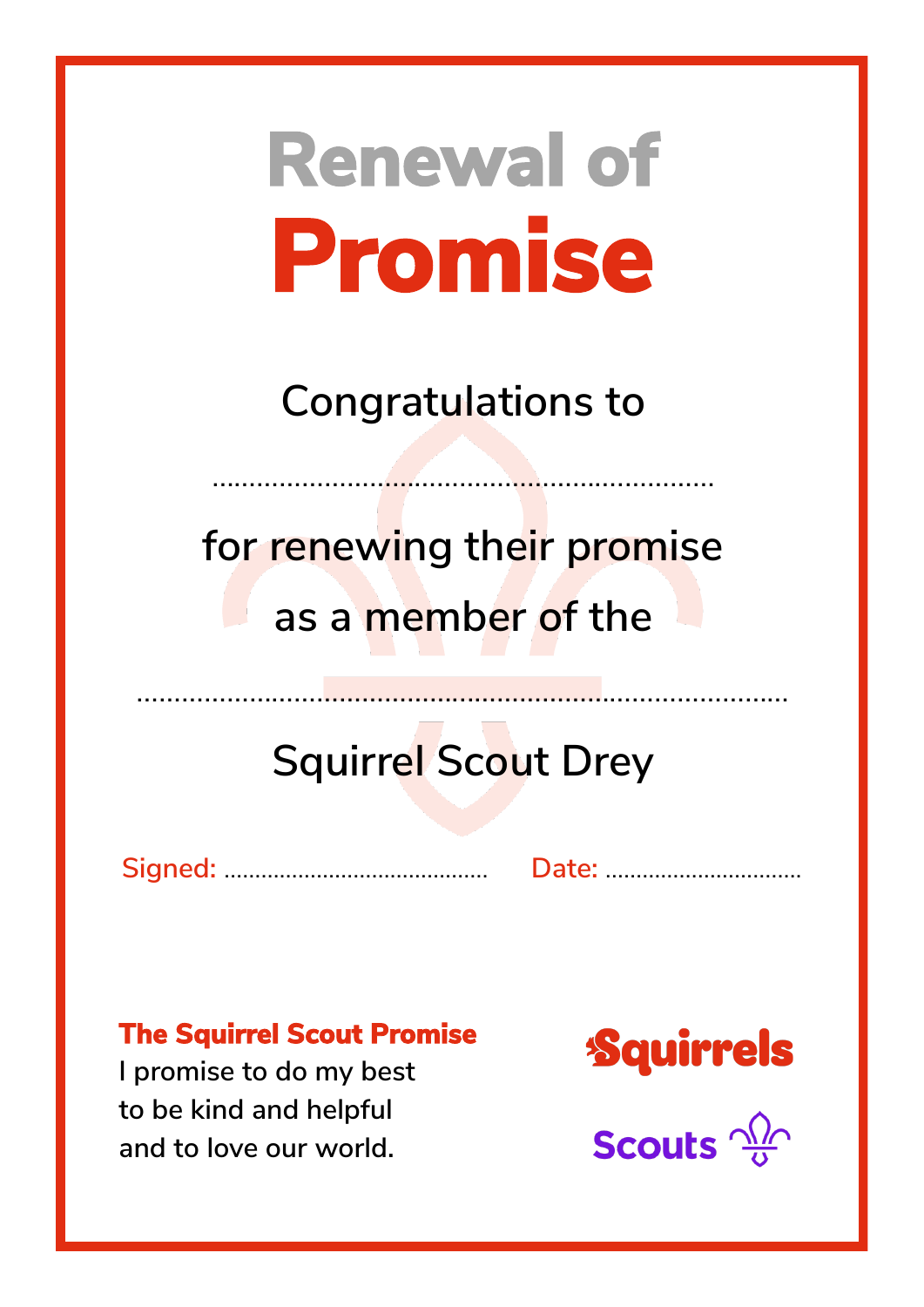**Congratulations to**

……………………………………………….…………

**for renewing their promise as a member of the**

## **Squirrel Scout Drey**

……………………………………...……………………………………

**Signed:** ……………...……………………. **Date:** …………………....…….

#### **The Squirrel Scout Promise**

**I promise to do my best to be kind and helpful and to love God.**

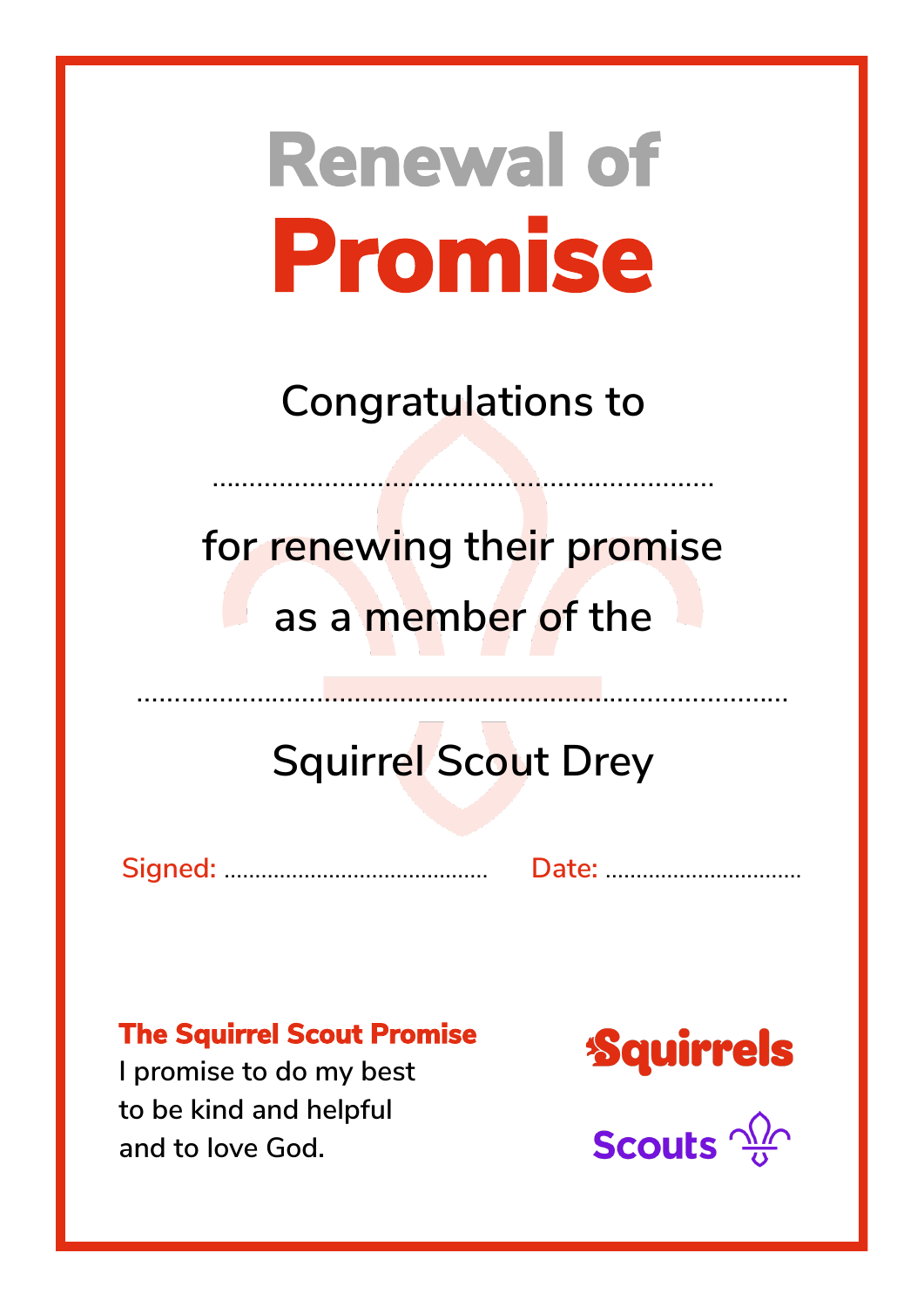**Congratulations to**

……………………………………………….…………

**for renewing their promise as a member of the**

## **Squirrel Scout Drey**

……………………………………...……………………………………

**Signed:** ……………...……………………. **Date:** …………………....…….

#### **The Squirrel Scout Promise**

**I promise to do my best to be kind and helpful and to act with love towards everyone.**

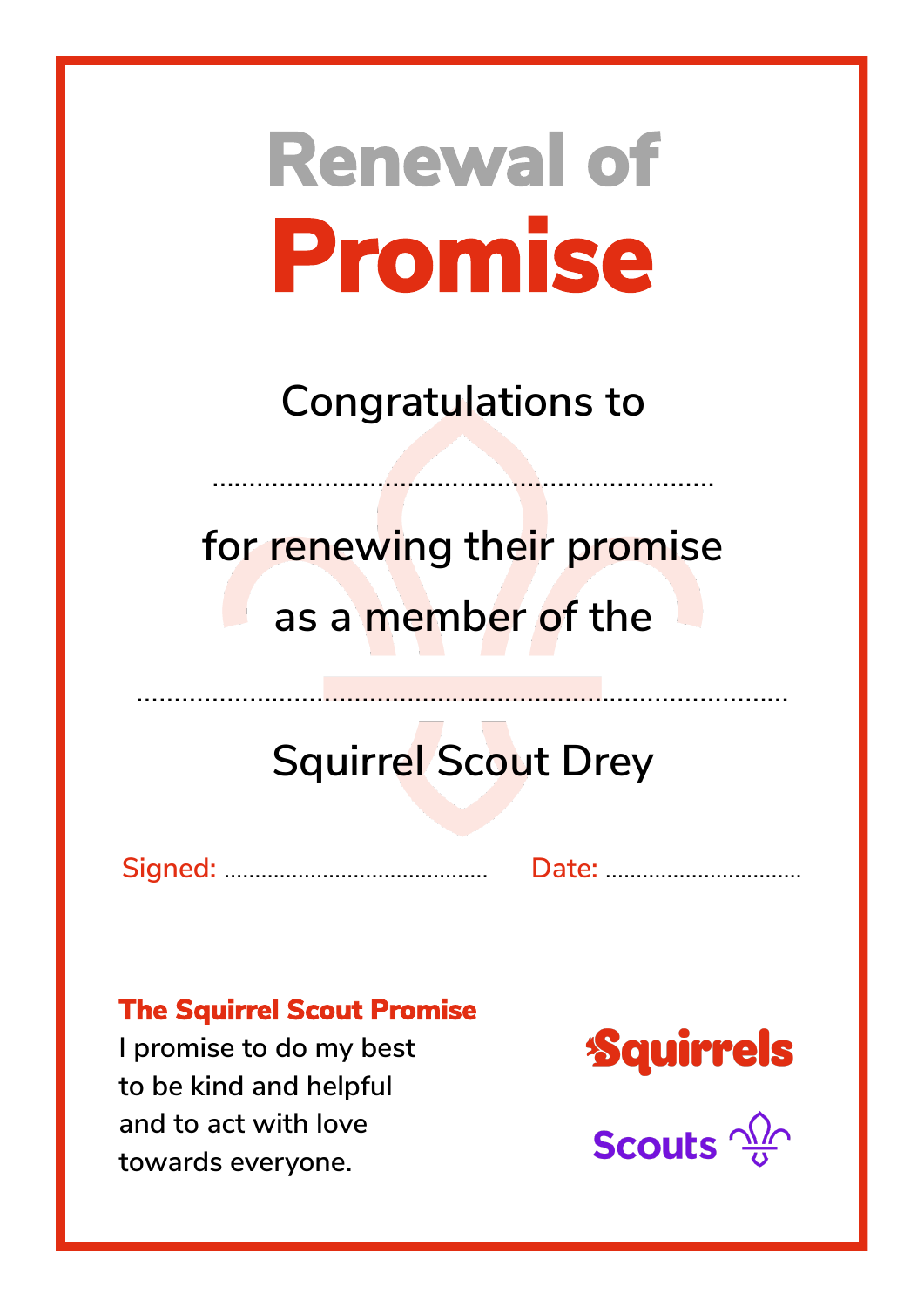**Congratulations to**

……………………………………………….…………

**for renewing their promise as a member of the**

## **Squirrel Scout Drey**

……………………………………...……………………………………

**Signed:** ……………...……………………. **Date:** …………………....…….

#### **The Squirrel Scout Promise**

**I promise to do my best to be kind and helpful and to love Allah.**

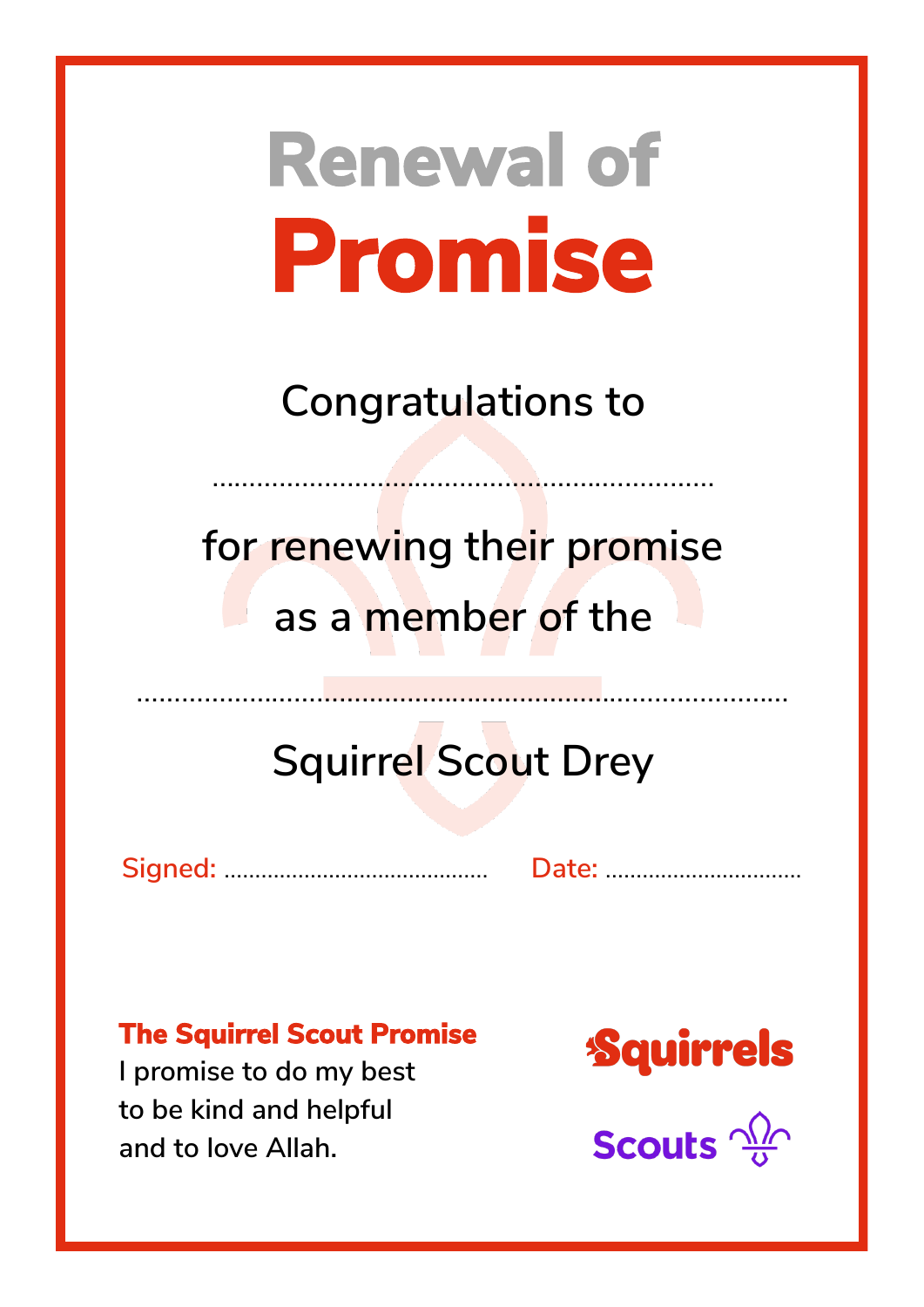**Congratulations to**

……………………………………………….…………

**for renewing their promise as a member of the**

## **Squirrel Scout Drey**

……………………………………...……………………………………

**Signed:** ……………...……………………. **Date:** …………………....…….

#### **The Squirrel Scout Promise**

**I promise to do my best to be kind and helpful and to love Waheguru.**